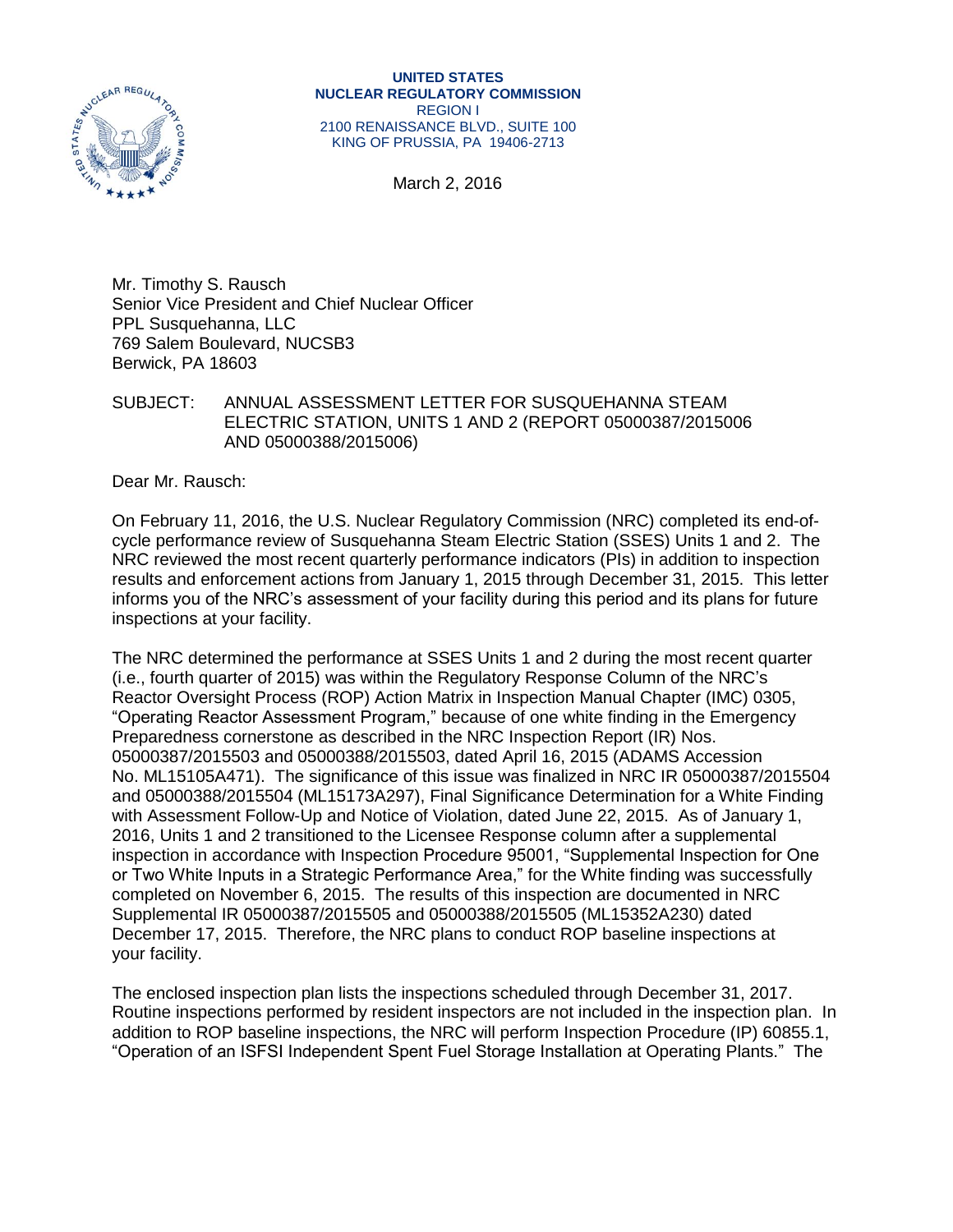NRC provides the inspection plan to allow for the resolution of any scheduling conflicts and personnel availability issues. The NRC will contact you as soon as possible to discuss changes to the inspection plan should circumstances warrant any changes. This inspection plan does not include security related inspections, which will be sent via separate, non-publicly available correspondence.

In response to the accident at Fukushima, the Commission issued Order EA-12-049, "Order Modifying Licenses with Regard to Requirements for Mitigation Strategies for Beyond-Design-Basis External Events." This Order requires licensees to develop, implement, and maintain guidance and strategies to maintain or restore core cooling, containment, and spent fuel pool cooling capabilities following a beyond-design-basis external event. Additionally, the Commission issued Order EA-12-051, "Order Modifying Licenses with Regard to Reliable Spent Fuel Pool Instrumentation." This Order requires licensees to have a reliable means of remotely monitoring wide-range Spent Fuel Pool levels to support effective prioritization of event mitigation and recovery actions in the event of a beyond-design-basis external event. The NRC is conducting audits of licensee efforts towards compliance with these Orders. The audit was completed for SSES Units 1 and 2, and the information gathered will aid staff in development of the Final Safety Evaluation for the site. After the NRC staff receives the Final Compliance letter for the site, the Final Safety Evaluation will be issued. Then, the NRC staff will confirm through inspections the full implementation of the orders mentioned above by performing TI 2515-191, "Inspection of the Implementation of Mitigating Strategies and Spent Fuel Pool Instrumentation Orders and Emergency Preparedness Communications/Staffing/Multi-Unit Dose Assessment Plans."

During the assessment period, the NRC issued one Severity Level IV traditional enforcement violation to SSES, related to security. However, in accordance with IMC 0305, Section 13.02.b, the NRC will not conduct Inspection Procedure 92702, "Follow-up on Traditional Enforcement Actions Including Violations, Deviations, Confirmatory Action Letters, Confirmatory Orders, and Alternative Dispute Resolution Confirmatory Orders," because the issue has already been reviewed in a previous inspection.

In accordance with Title 10 of the *Code of Federal Regulations* (10 CFR) 2.390 of the NRC's "Rules of Practice," a copy of this letter will be available electronically for public inspection in the NRC Public Document Room or from the Publicly Available Records (PARS) component of NRC's document system (ADAMS). ADAMS is accessible from the NRC Web site at <http://www.nrc.gov/reading-rm/adams.html> (the Public Electronic Reading Room).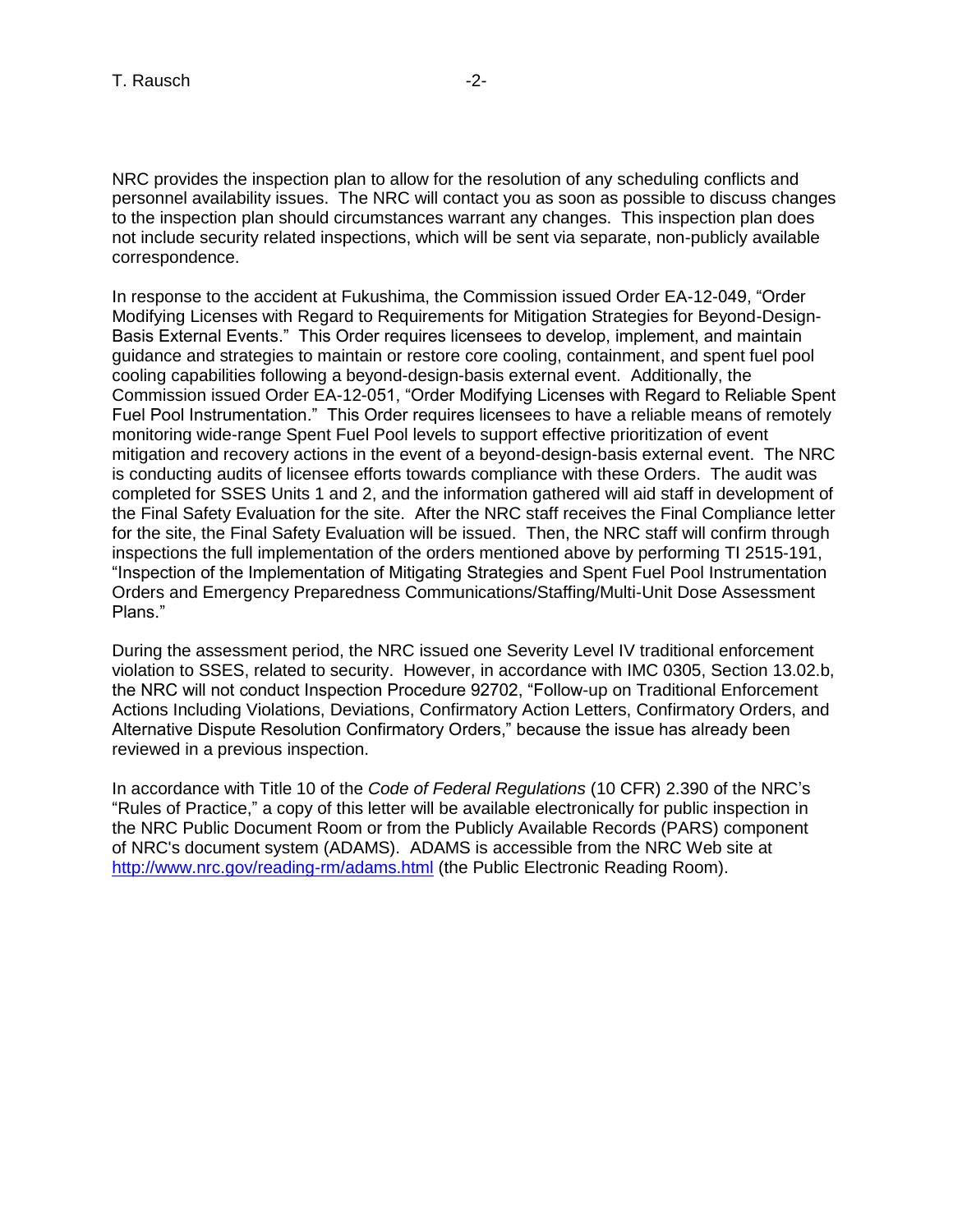Please contact Daniel Schroeder at 610-337-5262 with any questions you have regarding this letter.

Sincerely,

 */RA/*

Michael L. Scott, Director Division of Reactor Projects

Docket Nos. 50-387 and 50-388 License Nos. NPF-14 and NPF-22

Enclosure: Susquehanna Inspection/Activity Plan

cc w/encl: Distribution via ListServ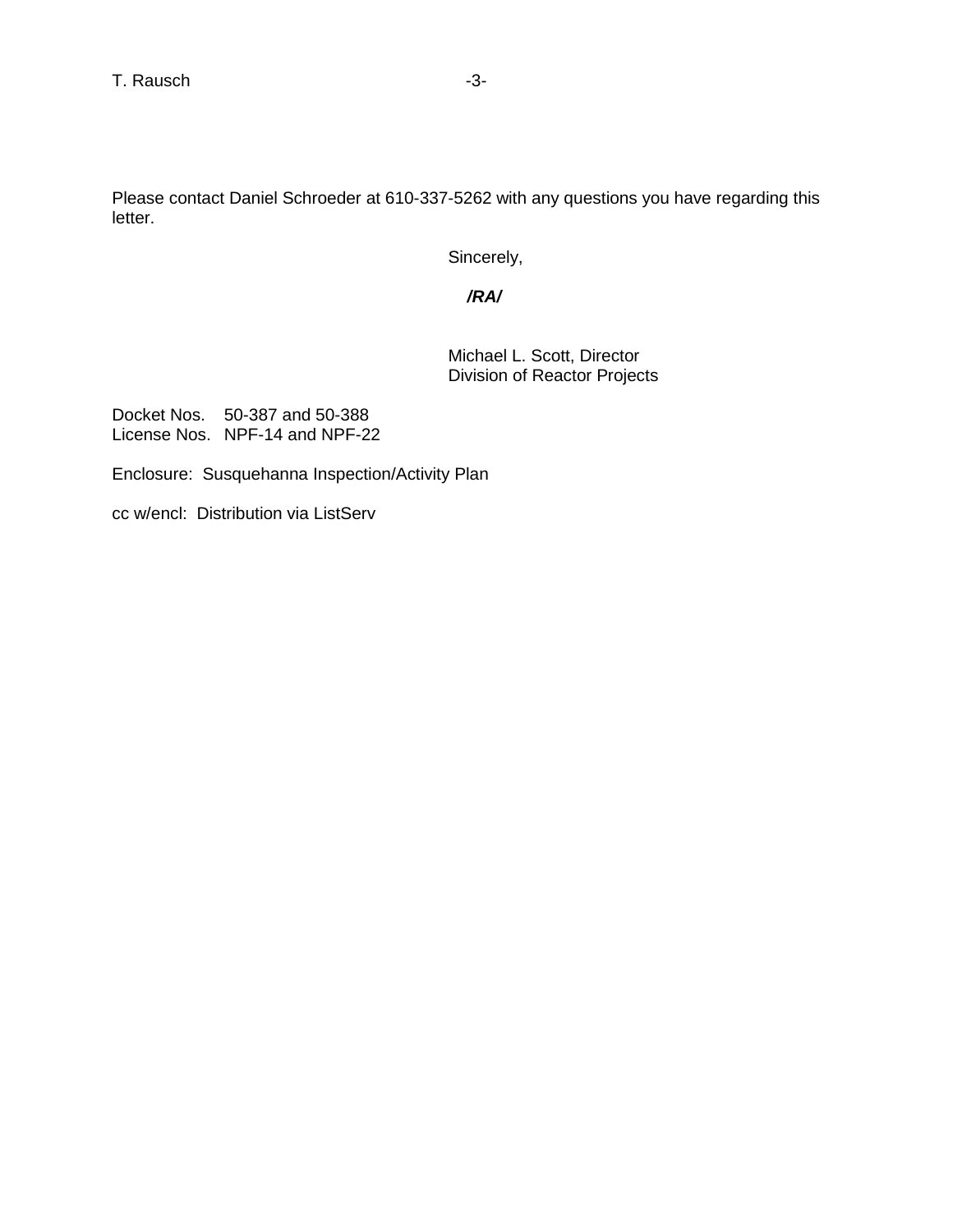Please contact Daniel Schroeder at 610-337-5262 with any questions you have regarding this letter.

Sincerely,

### */RA/*

Michael L. Scott, Director Division of Reactor Projects

Docket Nos. 50-387 and 50-388 License Nos. NPF-14 and NPF-22

Enclosure: Susquehanna Inspection/Activity Plan

cc w/encl: Distribution via ListServ

DISTRIBUTION w/encl: (via e-mail) DDorman, RA DLew, DRA MScott, DRP JColaccino, DRP RLorson, DRS BSmith, DRS DSchroeder, DRP SBarber, DRP

ATurilin, DRP PMeier, DRP JGreives, DRP, SRI TDaun, DRP, RI AGould, DRP, AA TClark, RI, OEDO RidsNrrPMSusquehanna Res RidsNrrDorlLpl1-2 Res ROPreports Res

DRS Branch Chiefs (6) NMcNamara, RI, SLO DTifft, RI, SLO DScrenci, RI, PAO NSheehan, RI, PAO [RidsNrrDirslpab Res](mailto:RidsNrrDirslpab@nrc.gov)  ROPassessment Res

DOC NAME: S:\ROP Assessment Meetings\ROP-16 EOC Review\Branch 4\Susquehanna\SUS 2015 EOC Assesment Letter ROP-16 .docx ADAMS Accession No. ML16061A135

| <b>SUNSI Review</b><br>l۷ |                       | $\triangledown$<br>Non-Sensitive<br>Sensitive |               | <b>Publicly Available</b><br>Non-Publicly Available |  |  |
|---------------------------|-----------------------|-----------------------------------------------|---------------|-----------------------------------------------------|--|--|
| <b>OFFICE</b>             | RI/DRP                | RI/DRP                                        | RI/DRP        | RI/DRP                                              |  |  |
| <b>NAME</b>               | JGreives/JG via email | ATurilin/AT                                   | DSchroeder/DS | MScott/MLS                                          |  |  |
| <b>DATE</b>               | 02/24/16              | 02/25/16                                      | 02/29/16      | 02/29/16                                            |  |  |

OFFICIAL RECORD COPY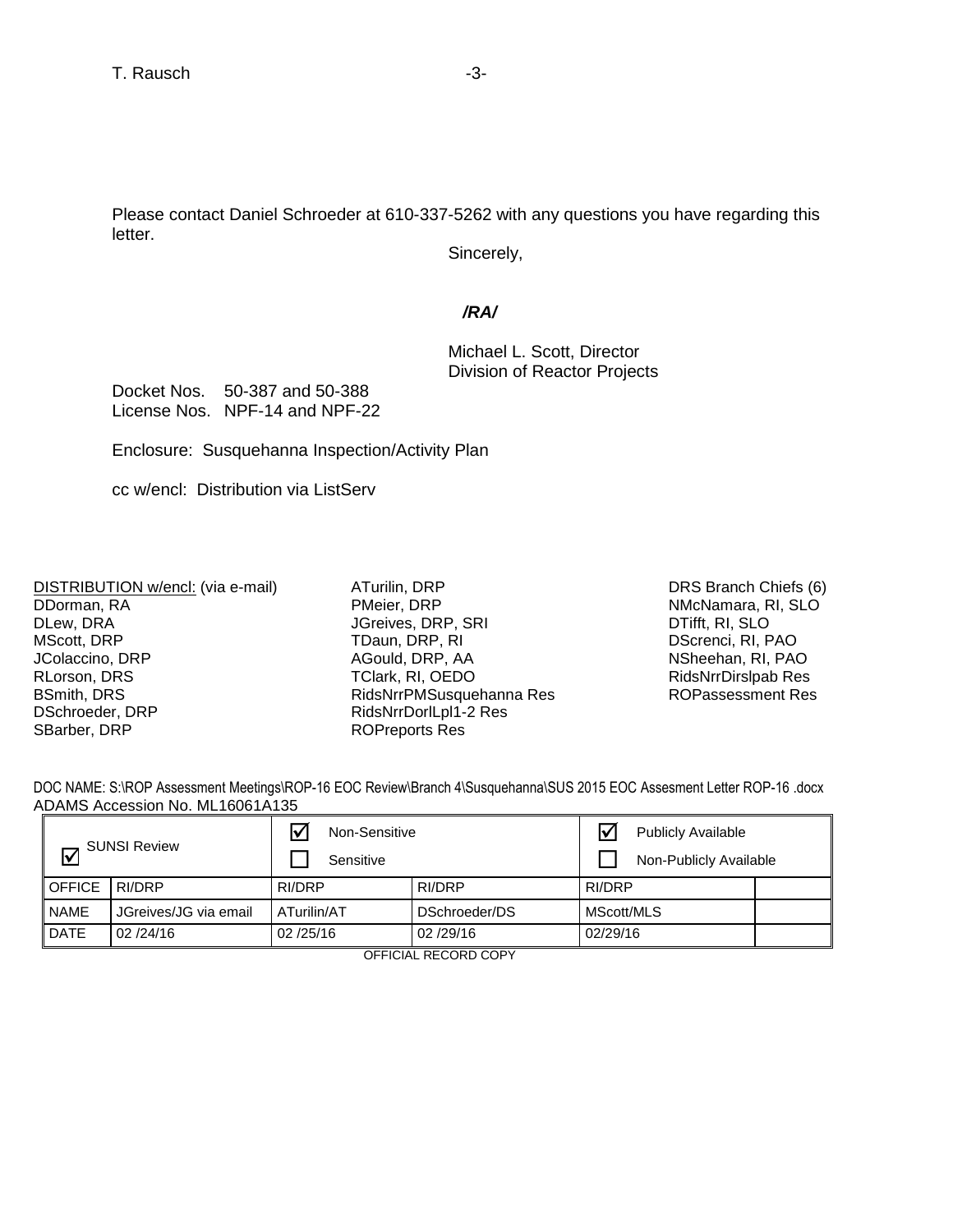**Page 1 of 2**

**02/24/2016 16:01:17 Report 22**

# **Susquehanna Inspection / Activity Plan 01/01/2016 - 12/31/2017**

| Unit          | <b>Planned Dates</b> |            |                            |        | No. of Staff                                                                    |                |
|---------------|----------------------|------------|----------------------------|--------|---------------------------------------------------------------------------------|----------------|
| <b>Number</b> | Start                | End        | <b>Inspection Activity</b> |        | <b>Title</b>                                                                    | on Site        |
|               |                      |            | ISI                        |        | - U1 INSERVICE INSPECTION                                                       | $\mathbf 1$    |
| $\mathbf{1}$  | 03/21/2016           | 03/25/2016 | IP 7111108G                |        | Inservice Inspection Activities - BWR                                           |                |
|               |                      |            | <b>RS1234PI</b>            |        | - HP INSPECTION                                                                 | $\mathbf 1$    |
| 1, 2          | 03/28/2016           | 04/01/2016 | IP 71124.01                |        | Radiological Hazard Assessment and Exposure Controls                            |                |
| 1, 2          | 03/28/2016           | 04/01/2016 | IP 71124.02                |        | Occupational ALARA Planning and Controls                                        |                |
| 1, 2          | 03/28/2016           | 04/01/2016 | IP 71124.03                |        | In-Plant Airborne Radioactivity Control and Mitigation                          |                |
| 1, 2          | 03/28/2016           | 04/01/2016 | IP 71124.04                |        | Occupational Dose Assessment                                                    |                |
|               |                      |            | 71152B                     |        | - PI&R BIENNIAL                                                                 | $\overline{7}$ |
| 1, 2          | 06/06/2016           | 06/10/2016 | IP 71152B                  |        | Problem Identification and Resolution                                           |                |
| 1, 2          | 06/20/2016           | 06/24/2016 | IP 71152B                  |        | Problem Identification and Resolution                                           |                |
|               |                      |            | <b>RS6PI</b>               |        | - EFFLUENTS PUBLIC PI                                                           | 1              |
| 1, 2          | 06/13/2016           | 06/17/2016 | IP 71124.06                |        | Radioactive Gaseous and Liquid Effluent Treatment                               |                |
| 1, 2          | 06/13/2016           | 06/17/2016 | IP 71151-PR01              |        | <b>RETS/ODCM Radiological Effluent Occurrences</b>                              |                |
|               |                      |            | 11/14EXM                   |        | - SUSQUEHANNA INITIAL EXAM                                                      | 4              |
| $\mathbf{1}$  | 10/17/2016           | 10/21/2016 | U01931                     |        | FY17-SUSQUEHANNA INITIAL OPERATOR LICENSING EXAM                                |                |
| $\mathbf{1}$  | 11/14/2016           | 11/25/2016 | U01931                     |        | FY17-SUSQUEHANNA INITIAL OPERATOR LICENSING EXAM                                |                |
|               |                      |            | <b>ISFSI</b>               |        | - ISFSI LOADING CAMPAIGN INSPECTION                                             | $\mathbf{2}$   |
| 1, 2          | 08/29/2016           | 09/02/2016 | IP 60855                   |        | Operation Of An ISFSI                                                           |                |
| 1, 2          | 08/29/2016           | 09/02/2016 | IP 60855.1                 |        | Operation of an Independent Spent Fuel Storage Installation at Operating Plants |                |
|               |                      |            | EP                         |        | - EP EXERCISE EVALUATION                                                        | 4              |
| 1, 2          | 10/17/2016           | 10/21/2016 | IP 7111401                 |        | <b>Exercise Evaluation</b>                                                      |                |
|               |                      |            | RS <sub>5</sub>            |        | - RP INSTRUMENTS                                                                | 1              |
| 1, 2          | 09/12/2016           | 09/16/2016 | IP 71124.05                |        | Radiation Monitoring Instrumentation                                            |                |
|               |                      |            | 7111121                    | - CDBI |                                                                                 | 6              |
| 1, 2          | 09/19/2016           | 09/23/2016 | IP 7111121                 |        | Component Design Bases Inspection                                               |                |
| 1, 2          | 10/03/2016           | 10/07/2016 | IP 7111121                 |        | Component Design Bases Inspection                                               |                |
| 1, 2          | 10/17/2016           | 10/21/2016 | IP 7111121                 |        | Component Design Bases Inspection                                               |                |
|               |                      |            | <b>RS1234</b>              |        | - HP INSPECTION                                                                 | 1              |
| 1, 2          | 10/10/2016           | 10/14/2016 | IP 71124.01                |        | Radiological Hazard Assessment and Exposure Controls                            |                |
| 1, 2          | 10/10/2016           | 10/14/2016 | IP 71124.02                |        | Occupational ALARA Planning and Controls                                        |                |
| 1, 2          | 10/10/2016           | 10/14/2016 | IP 71124.03                |        | In-Plant Airborne Radioactivity Control and Mitigation                          |                |
| 1, 2          | 10/10/2016           | 10/14/2016 | IP 71124.04                |        | Occupational Dose Assessment                                                    |                |
| $\mathbf{1}$  | 10/10/2016           | 10/14/2016 | IP 71151-OR01              |        | Occupational Exposure Control Effectiveness                                     |                |

This report does not include INPO and OUTAGE activities. This report shows only on-site and announced inspection procedures.